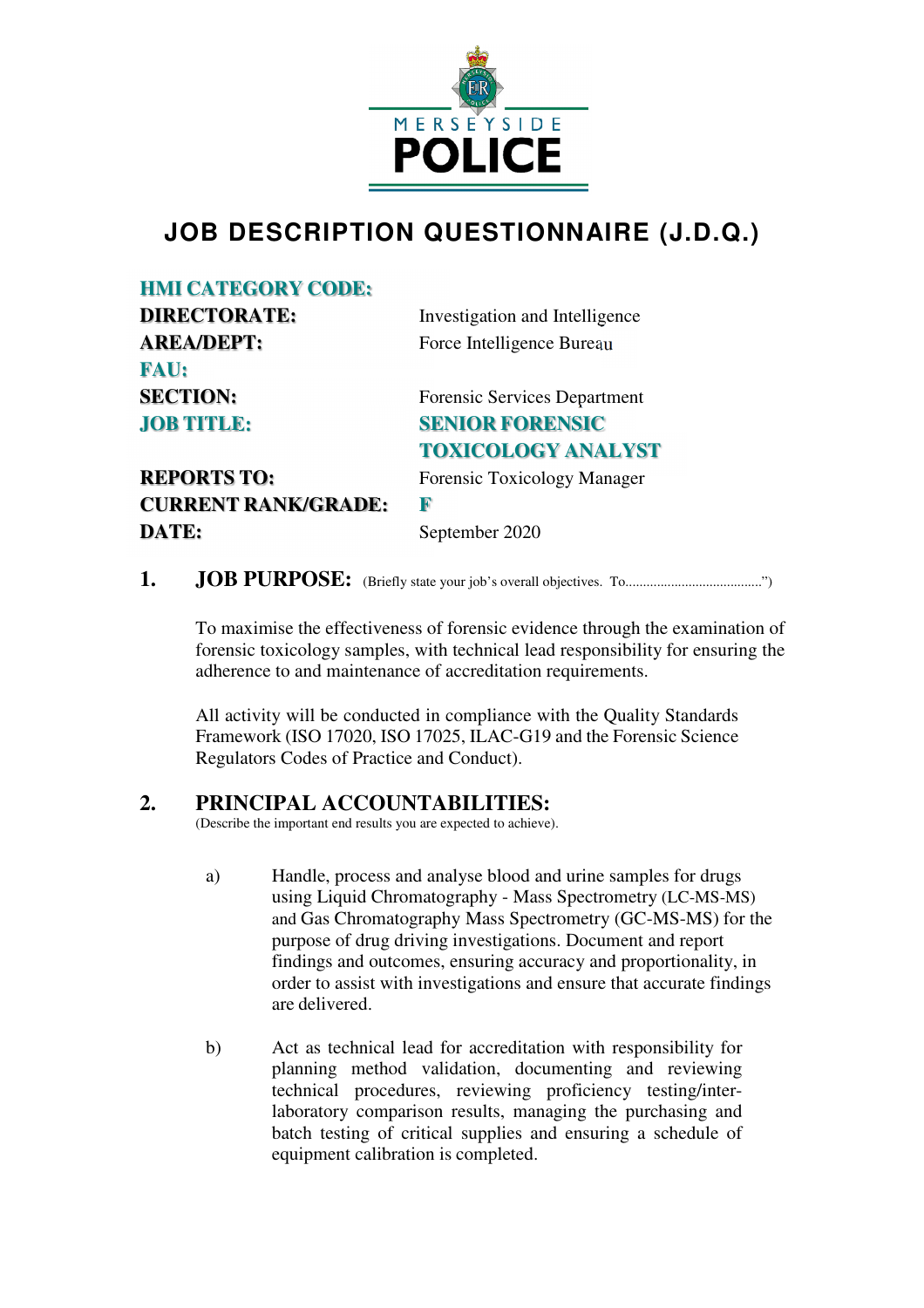- c) Assist the Forensic Toxicology Manager and Quality Standards team in the co-ordination of UKAS visits, instructing and delegating tasks regarding method witness assessments and general preparation. Act as the spokesperson for the unit during assessments, explaining technical procedures, processes and validation work in order to facilitate a continued accredited status.
- d) Work alongside the Forensic Toxicology Manager and Quality Standards Team to evaluate the risks associated with nonconformance, identify root causes, and resolve the issues. Withhold examination reports where non-conformity has been identified and where necessary, enforce the suspension of part or all of laboratory operations. Make recommendations of remedial action and advise on resumption of operational activity.
- e) Coordinate and conduct peer review to ensure that results are valid and safe. Participate fully in all other quality assurance processes such as audits and proficiency/inter-laboratory tests.
- f) Maintain competency in forensic toxicology techniques and coordinate the competency of technical staff. Identify training needs, conduct performance mentoring as required and document evidence of competency assessments to ensure all work carried out in the unit is by technically competent staff.
- g) Advise the Forensic Services Department Management Team and other stakeholders on technical matters, best practice and strategy in relation to toxicology analysis.
- h) Provide advice, guidance, awareness and mentoring in relation to your area of Forensic activity to internal and external personnel, to ensure they have a full understanding of forensic process and procedures.
- i) Be responsible for the completion of Streamlined Forensic Reports (SFRs) and Witness Statements in relation to your involvement in the forensic process and attend court to present evidence, recognising your overriding duty is to the court and the administration of justice.
- j) Undertake all responsibilities relating to information management, data quality and information sharing, intelligence and information security to ensure accordance with the Authorised Professional Practice (APP) on Information Management, issued by the College of Policing, including the Home Office Code of Practice on the Management of Police Information (MoPI).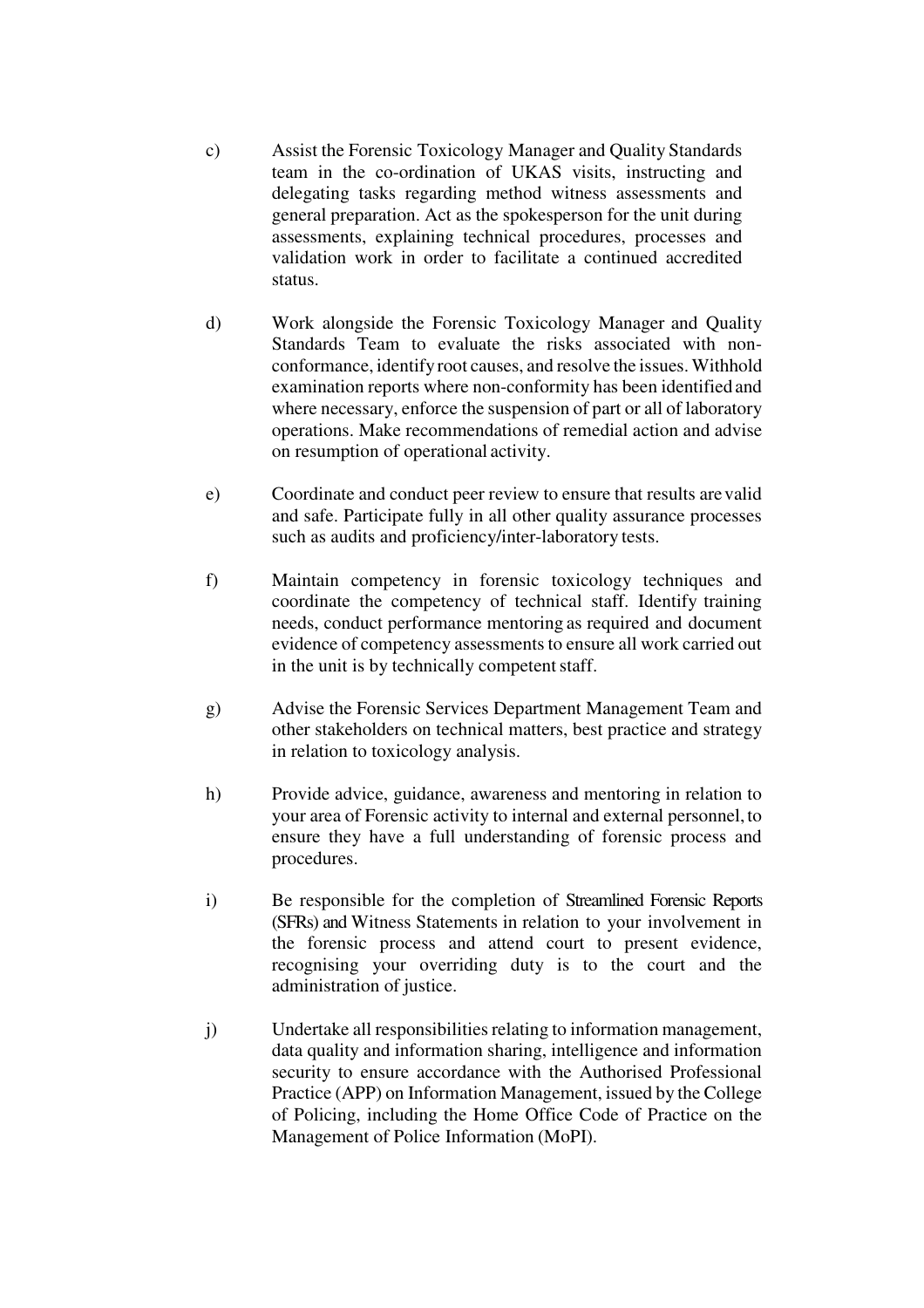k) Be accountable for all Health and Safety issues, including risk assessment, pertaining to the post holder's area of responsibility in order to fulfil the statutory obligations of the Health and Safety at Work Act 1974.

## **3(a) KNOWLEDGE AND EXPERIENCE:**

(What kind of knowledge, skills and experience are necessary to enable satisfactory performance in the job and why are they necessary?).

A degree in a scientific subject or equivalent or substantial relevant experience in a scientific laboratory environment is essential.

A sound knowledge and experience of LC-MS-MS and/or GC-MS-MS is essential. Knowledge of Forensic Toxicology is desirable.

Experience of working in an ISO 17025 or ISO 17020 quality management environment is required to understand the impact should accreditation not be achieved and maintained.

A sound knowledge of forensic processes is essential to the role.

Continued professional development is expected through the maintenance of an active training file which documents all training received and evidence of ongoing competence. Additionally, the role holder is expected to keep abreast of technological developments, legislative changes and any changes to quality standards requirements pertinent to the role.

Excellent communication skills, in order to produce clear and concise documented procedures, processes, policies and reports.

Excellent interpersonal skills with the ability to develop strong working relationships and work effectively with people across different levels of the organisation. Experience of supervising staff and working in a senior role is desirable.

Good information handling skills with sound analytical and problem solving skills in order to manage varied and intense workloads whilst prioritising accreditation activities.

Ability to work under pressure to strict deadlines, whilst maintaining a good level of performance, high levels of accuracy and attention to detail.

Ability to effectively plan and coordinate multiple activities. Possess excellent IT skills.

**3(b)** (Does your post require any Police Powers, and if so what are they, and why are they necessary?)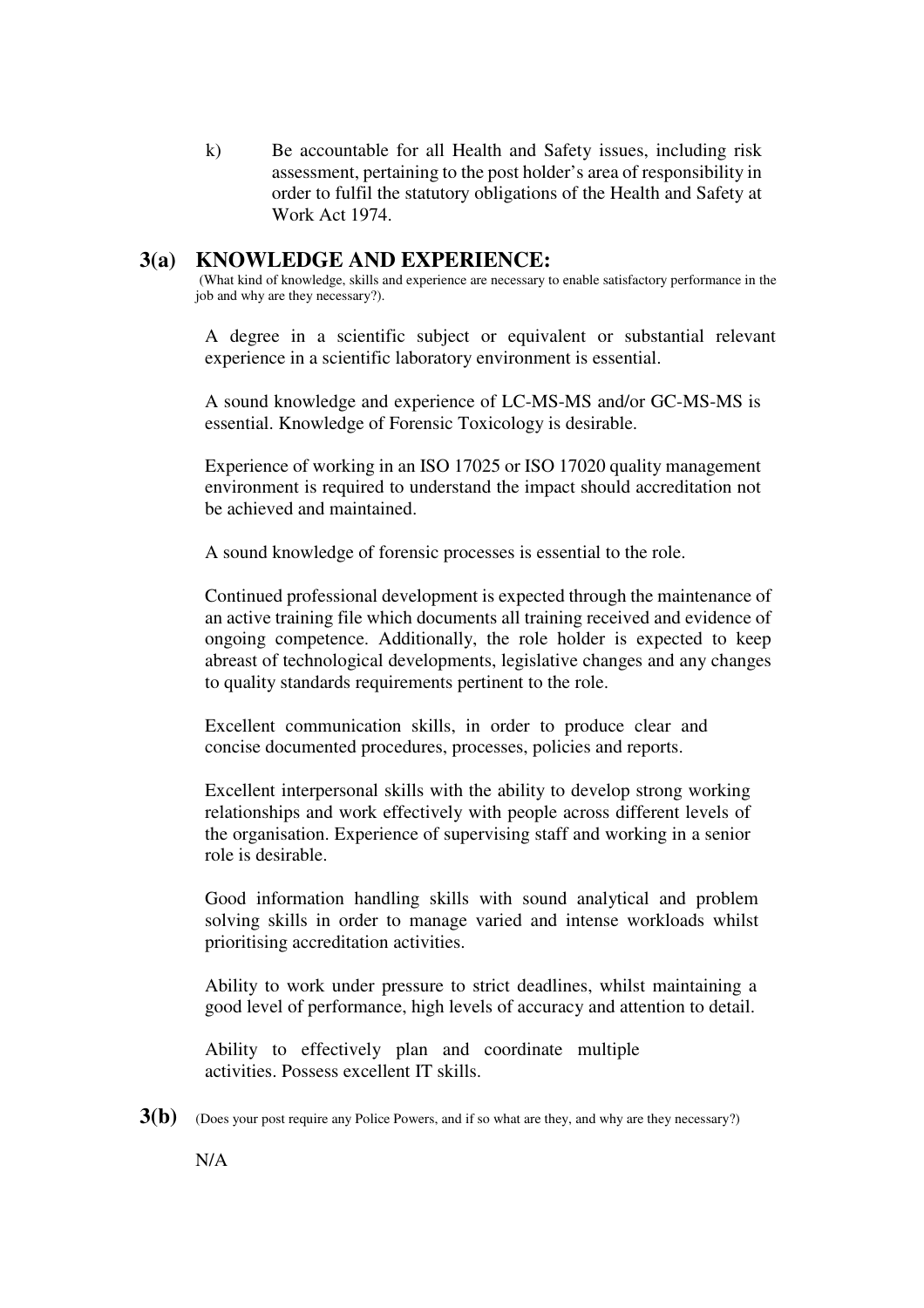# **4. RELATIONSHIPS:**

#### *(a) Supervisory responsibilities:*

Direct responsibility for the Forensic Toxicology Analysts and Assistant Forensic Toxicology Analysts.

#### *(b) Supervision Received:*

Reports to the Forensic Toxicology Manager

#### *(c) Other Contacts:*

In all contact with internal and external customers, a one team, customer focused approach must be maintained.

#### *(i) Within Merseyside Police:*

Regular contact with the Quality Standards team, other forensic units, Officers that submit work for examination.

As required, contact with ICT department, facilities management with respect to the accommodation and environment, procurement with respect of equipment and consumables, Senior Investigating Officers.

#### *(ii) Outside Merseyside Police:*

Regular contact with the Forensic Submissions units within the five collaborating Police forces to manage the submission of submissions and any queries arising.

Investigating officers and staff from regional Police forces participating in the forensic collaboration.

Other police forces and law enforcement agencies as required and through regional and national Forensic Expert Networks.

UKAS during assessments

External forensic service providers, as required.

Contact with service providers and suppliers, as required.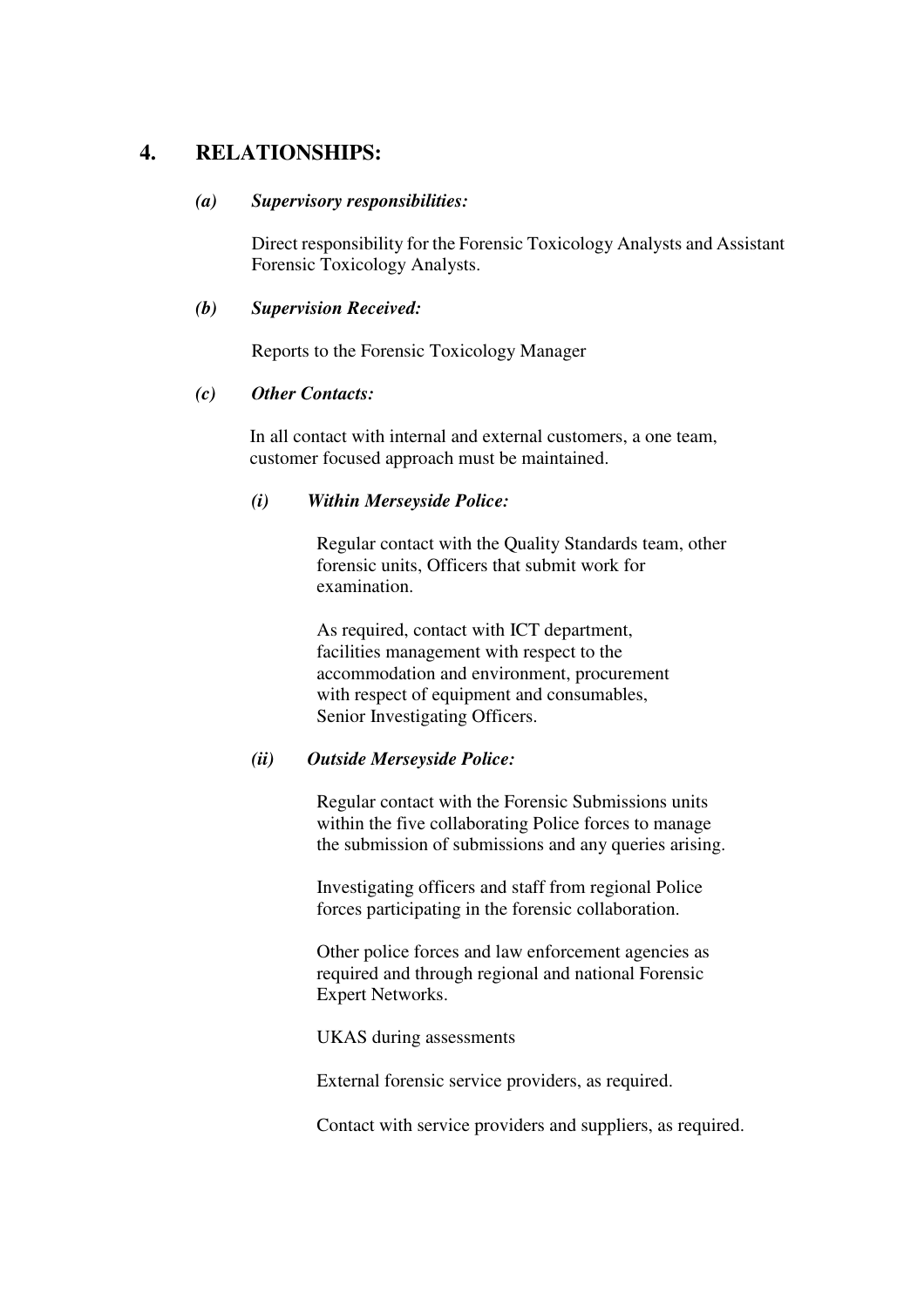# **5. CONTEXT:**

*(a)**Operating Environment***:** (Services provided, work patterns, who are the customers).

The Forensic Toxicology Unit provides a service capability to the Northwest Police region for the analysis and identification of drugs within blood and urine samples. There is a requirement for such a service to be accredited which means staff are involved in a continuous cycle of internal and external assessment to ensure a high quality service is delivered. Processes must be reviewed to ensure continuous improvement and the incorporation of new scientific advancements and techniques.

Postholder will support all levels of investigations working Monday to Friday on a flexi time basis (07:00 – 19:00), although working for a 24/7 emergency service may require additional duties to meet the exigencies of the service.

The postholder will be expected to attend meetings held away from their main location of work. This may be within or external to the force area.

**(b)** Framework and Boundaries: (Policies and procedures which affect you and how these can be changed).

> Criminal Law Police and Criminal Evidence Act(PACE). Criminal Procedure and Investigation Act (CPIA) Protection of Freedoms Act (POFA) Acts of Parliament (Official Secrets Act, Data Protection Act etc.). National Standards (Evidence, Training). Resources (Budget, Establishment). Health & Safety including COSHH. Force Policies. Management Priorities (Can influence). New Technology (Can influence). International Standards and relevant guidance material: ISO 17025. ISO 17020, ILAC-G19 and the Forensic Regulators Code of Practice and Conduct and relevant appendices

*(c) Organisation***:** (For each type of post that reports directly to you, outline below the posts overall responsibilities).

Forensic Toxicology Analyst

Assistant Toxicology Analyst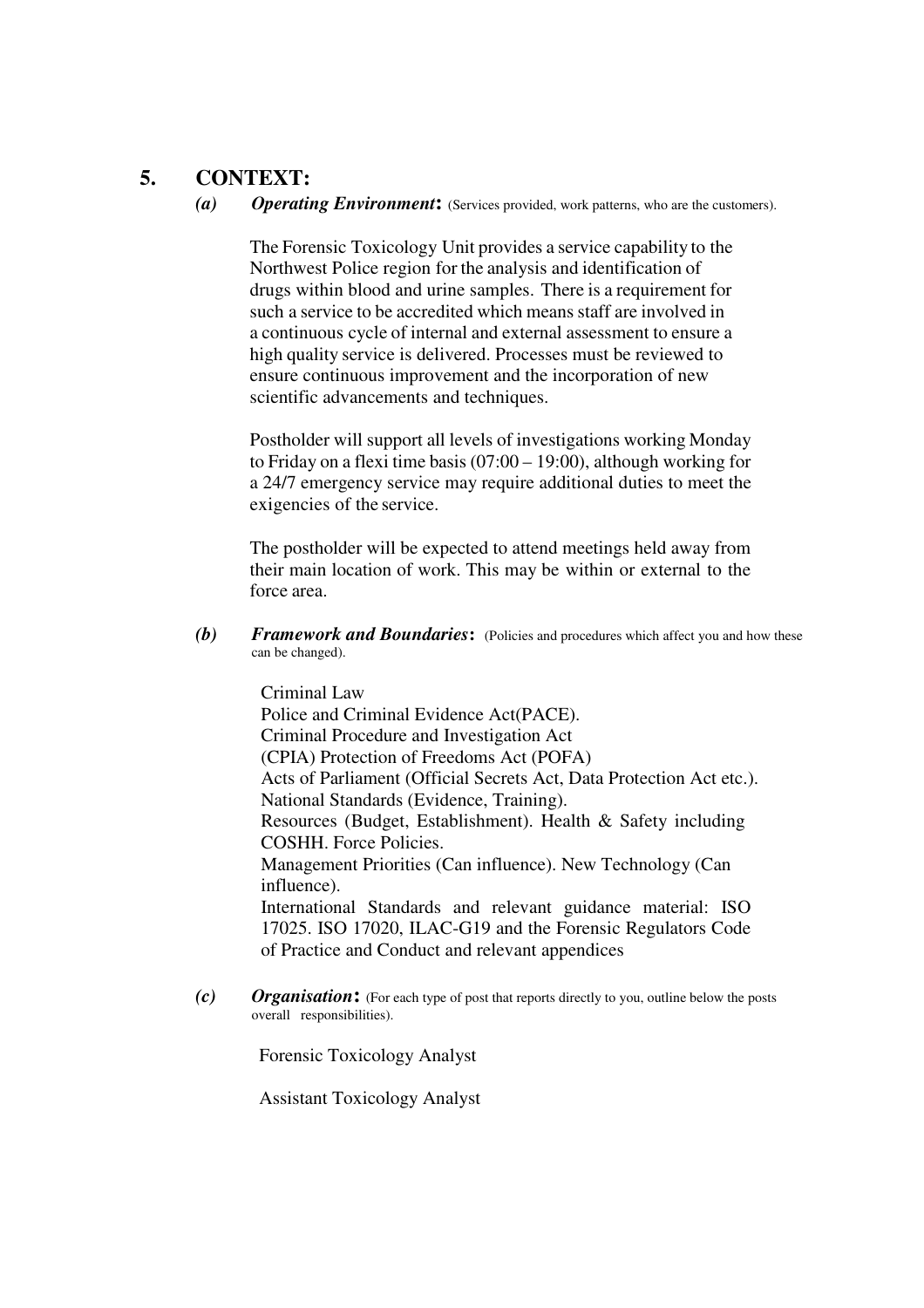## **6. DIMENSIONS:** (Indicate in quantitative terms, key areas on which your job has an impact).

| <i><b>Financial:</b></i> | N/A                                                                                                                          |
|--------------------------|------------------------------------------------------------------------------------------------------------------------------|
| Staff:                   | Seven staff                                                                                                                  |
| Other:                   | Geographical area: Merseyside Police Force Area and the North<br>West Region Customer: Regional operational police officers. |

## **7. JOB CHALLENGES:** (Describe the most challenging or complex parts of your job).

The post holder will be an integral part of the team that develops and implements a new multimillion pound Regional Forensic Toxicology Laboratory involving the creation and validation of new and novel testing methodologies and training an entirely new staffing structure.

The postholder will underpin operational activity in support of crime investigation and policing operations in the Northwest region allowing insourcing of up to 8000 toxicology tests per year.

Expected to understand and resolve routine operational problems in relation to complex scientific instruments.

Expected to provide sound, relevant and up to date advice, employing a problem solving approach toward conformity issues.

The maintenance of accreditation is critical to the operation of the department and keeping updated on and implementing changes in requirements, legislation and policy is a fundamental and challenging part of the role.

#### **8. ADDITIONAL INFORMATION:**

(Provide any further information, not included in your previous answers, which you consider would assist others to achieve a better understanding of your job).

The postholder is required to undertake biometric vetting which includes the provision of a DNA sample and collection of fingerprints for crime scene elimination purposes only.

Vetting is required for the role.